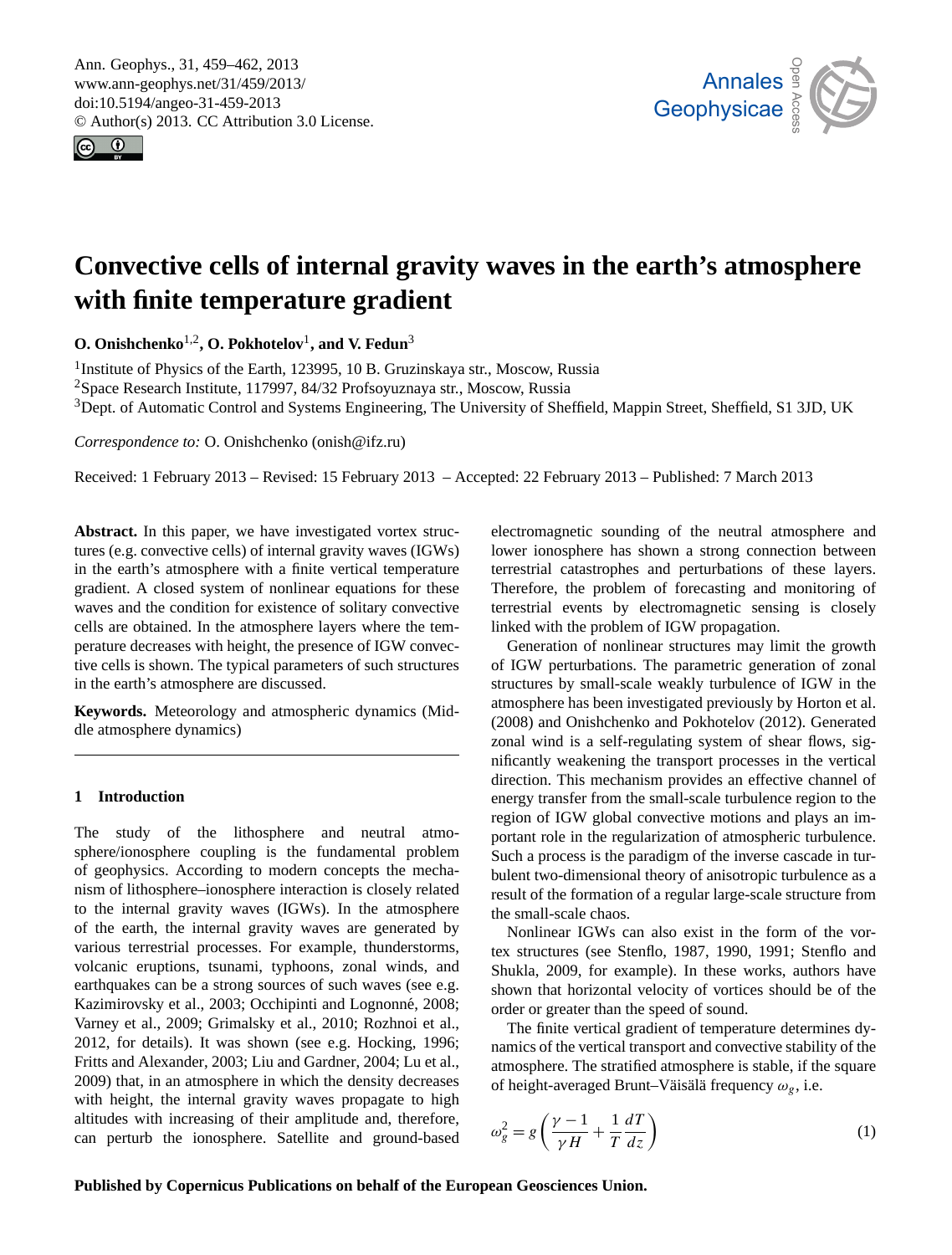## **460 O. Onishchenko et al.: Convective cells of internal gravity waves**



**Fig. 1.** The normalized minimum speed of vortices  $(v_{\text{min}}/c_S)$  as a function of the dimensionless parameter  $H/L_T$ .

is greater than zero. Here,  $g$  is the gravitational acceleration,  $d/dz$  is the derivative in height,  $\gamma$  is the ratio of specific heats,  $H$  is the local scale of height of the atmosphere and  $T$ is an unperturbed temperature. Usually in the earth's atmosphere  $\omega_g^2$  is positive. But, due to time dependence of temperature gradient it may be negative in some layers. In the regions where the temperature decreases with height and the square of height-averaged Brunt–Väisälä frequency is negative, the powerful vertical convective transport occurs. The condition  $\omega_g^2$  < 0 corresponds to the absolute instability of IGWs; i.e. frequencies of waves are imaginary.

Nonlinear IGWs in the atmosphere with a finite temperature gradient were investigated previously by Jovanović et al. [\(2001,](#page-3-15) [2002\)](#page-3-16). Authors have shown that many different types of vortex structures can exist in the atmosphere layers where the condition  $(d^2 \rho_0/dz^2)^{1/2} \gg d\rho_0/dz$  is satisfied. Here,  $\rho_0$ is the unperturbed density.

In this paper we present a new theoretical study of the nonlinear vortex structures (i.e. convective cells) of IGWs in the earth's atmosphere layers where density and temperature vary in height according to the exponential law. The vertical temperature gradient is taken into account, and the vortex structures have been studied not only in the stably stratified atmosphere, but also in the case of unstable stratified atmosphere. The paper is structured as follows. In Sect. 2 we derive the close system of the nonlinear equations for IGWs. Section 3 is devoted to the stationary vortex solutions and criteria for existence of such structures. Our discussion and conclusions are found in Sect. 4.

#### **2 The reduced equations for the finite amplitude IGWs**

In the current study we neglect the influence of dissipative processes, e.g. viscosity, thermal conductivity, heat flow from outside, friction, etc. We begin with the hydrodynamic equations in the local Cartesian coordinate system  $(x, y, z)$ , where the axis  $z$  coincides with the vertical. To investigate the non<span id="page-1-0"></span>linear dynamics of low-frequency IGWs, we use conservation equation of momentum

$$
\rho \frac{du}{dt} + \nabla p - \rho g = 0 \tag{2}
$$

and equation for transport of potential temperature,

<span id="page-1-1"></span>
$$
\frac{d\theta}{dt} = 0.\t\t(3)
$$

Here  $\theta = p^{1/\gamma}/\rho$  is the potential temperature;  $\rho$  and  $p$  are the density and pressure, respectively;  $d/dt = \partial/\partial t + \mathbf{u} \cdot \nabla$ is the Euler (convective) time derivative;  $\boldsymbol{u}$  is the velocity of matter;  $g = -g\hat{z}$  is the gravity acceleration and  $\hat{z}$  is the unit vector of the local Cartesian coordinate system  $(x, y, z)$ which is directed along the vertical. To describe the twodimensional motion in the gravitational waves, assume that  $u = (u, 0, w)$ , where  $u = -\frac{\partial \psi}{\partial z}$  and  $w = \frac{\partial \psi}{\partial x}$ . Here,  $\psi(t, x, z)$  is the stream function.

Assuming a weak perturbation, the density  $\rho$  and pressure p can be written as follows:  $\rho = \rho_0(z) + \tilde{\rho}(t, x, z)$ ,  $p = p_0(z) + \tilde{p}(t, x, z)$ , where  $\rho_0$  and  $p_0$  are the unperturbed density and pressure, with  $\tilde{\rho}$  and  $\tilde{p}$  the corresponding disturbances,  $|\tilde{\rho}| \ll \rho_0$  and  $|\tilde{p}| \ll p_0$ . As a result, from Eqs. [\(2\)](#page-1-0) and [\(3\)](#page-1-1) one obtains a system of two nonlinearly coupled equations:

<span id="page-1-2"></span>
$$
\frac{\partial}{\partial t} \left( \nabla^2 \psi + \frac{d \ln (\rho_0)}{dz} \frac{d \psi}{dz} \right) + J \left( \psi, \nabla^2 \psi \right)
$$
\n
$$
= -\frac{\partial \chi}{\partial x} + \frac{1}{\rho_0^2} J \left( \tilde{\rho}, \tilde{p} \right) \tag{4}
$$

<span id="page-1-3"></span>and

$$
\frac{\partial \chi}{\partial t} - \omega_g^2 \frac{\partial \psi}{\partial x} + {\psi, \tilde{\rho}} = 0.
$$
 (5)

Here  $J(a, b) = (\partial a/\partial x)\partial b/\partial z - (\partial a/\partial z)\partial b/\partial x$  is the Jacobian,  $\nabla^2 = \frac{\partial^2}{\partial x^2} + \frac{\partial^2}{\partial z^2}$ , and  $\chi = \frac{g \tilde{\rho}}{\rho_0}$  is the normalized density perturbation. In an unperturbed atmosphere the pressure decreases exponentially with height; i.e.  $p_0 (z - z_0) = p_0 (z_0) exp [-(z - z_0)/H]$ , where  $H =$  $c_S^2/\gamma g$  is the scale height, and  $c_S = (\gamma p_0/\rho_0)^{1/2}$  is the speed of sound. Next, let us define the unperturbed temperature as a function of height as  $T (z - z_0) =$  $T(z_0) exp[-(z-z_0)/L_T]$ , where  $L_T$  is the characteristic scale of the vertical temperature gradient. Note that, in the layers of the atmosphere where the temperature decreases with height,  $L_T > 0$ ; in an inversion layer,  $L_T < 0$ . According to the ideal gas law, i.e.  $p/\rho T = constant$ , we obtain the expression for the unperturbed density,

$$
\rho_0(z - z_0) = \rho_0(z_0) \exp [-(z - z_0)/L_\rho],
$$

and the relation between the characteristic scale of the vertical density gradient  $(L_{\rho})$ , the scale height  $(H)$  and the characteristic scale of the vertical temperature gradient  $(L_T)$ :

$$
1/L_{\rho} = 1/H - 1/L_T.
$$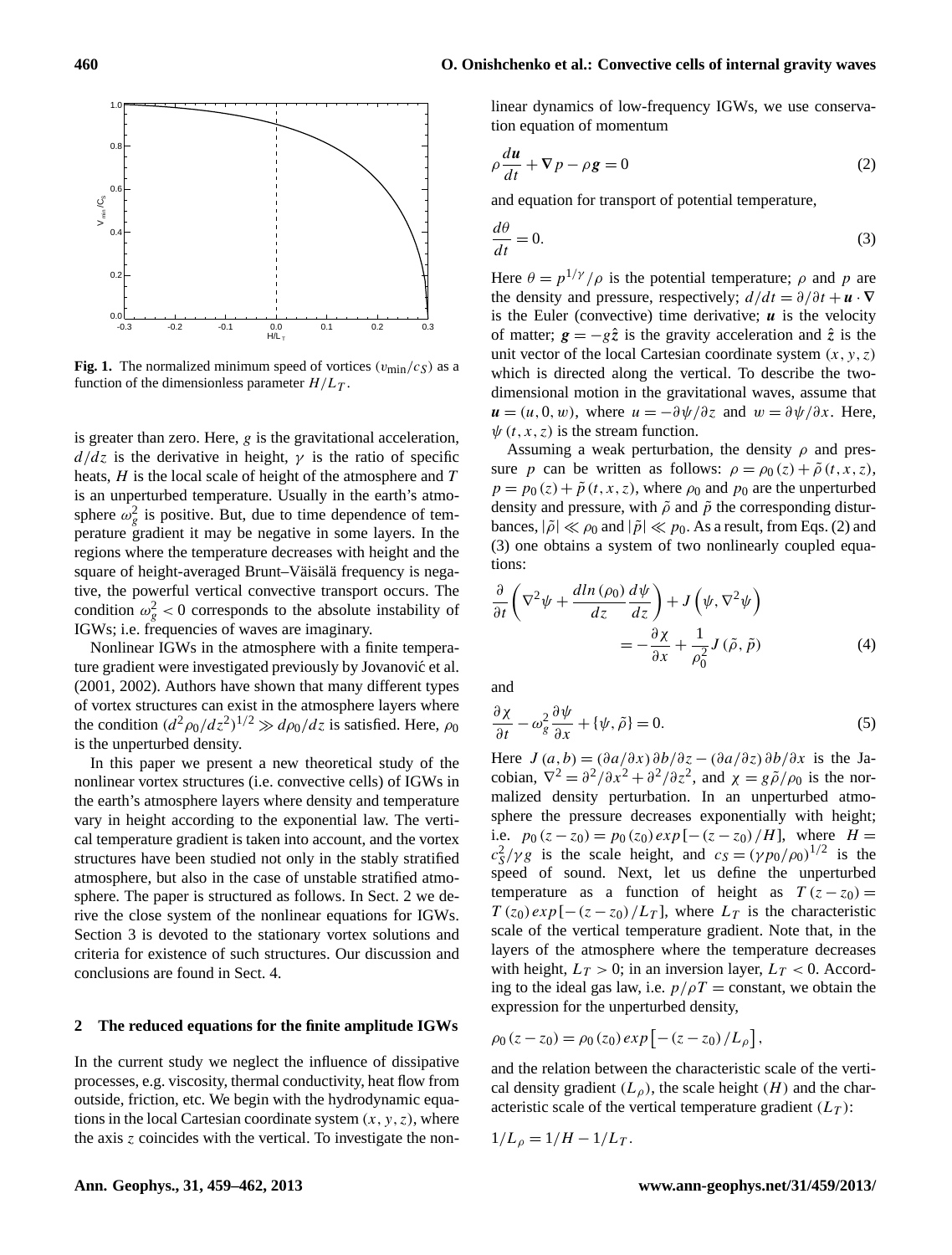

**Fig. 2.** The normalized horizontal speed of vortex ( $v/c<sub>S</sub>$ ) as a function of the dimensionless parameter  $H/L$  and  $H/L<sub>T</sub>$ . The vortex speeds have been plotted by assuming the applicable parameters for the stable and unstable stratified atmospheres (see the left and right panels, respectively).

Next, by using the substitution  $\psi = \hat{\psi}(t, x, z)$  $\exp\left[ (z - z_0)/2L_\rho \right]$ , and  $\chi = \hat{\chi}(t, x, z) \exp\left[ (z - z_0)/2L_\rho \right]$ , Eqs. [\(4\)](#page-1-2) and [\(5\)](#page-1-3) can be represented in the form

$$
\frac{\partial}{\partial t}\left(\nabla^2\hat{\psi}-\frac{\hat{\psi}}{4L_{\rho}^2}\right)+J\left(\hat{\psi},\nabla^2\hat{\psi}\right)=-\frac{\partial\hat{\chi}}{\partial x},\tag{6}
$$

<span id="page-2-1"></span>and

$$
\frac{\partial \hat{\chi}}{\partial t} - \omega_g^2 \frac{\partial \hat{\psi}}{\partial x} + J(\hat{\psi}, \hat{\rho}) = 0.
$$
 (7)

This closed system of Eqs. [\(6\)](#page-2-0) and [\(7\)](#page-2-1) can be used for numerical simulations of the nonlinear dynamics of IGWs in the earth's atmosphere with a finite vertical temperature gradient. In the limit of an isothermal atmosphere, i.e. if  $L_T \gg H$ , the system of Eqs. [\(6\)](#page-2-0) and [\(7\)](#page-2-1) coincides with the system of equations studied previously by [Horton et al.](#page-3-9) [\(2008\)](#page-3-9); [Onishchenko and Pokhotelov](#page-3-10) [\(2012\)](#page-3-10); [Kaladze and](#page-3-17) [Tsamalashvili](#page-3-17) [\(1997\)](#page-3-17). From Eqs. [\(4\)](#page-1-2) and [\(5\)](#page-1-3) follows the law of conservation of wave energy  $\partial E/\partial t = 0$ , where

$$
E = \frac{1}{2} \int \rho_0 \left[ (\nabla \psi)^2 + \frac{\psi^2}{4L_\rho^2} + \frac{\chi^2}{\omega_g^2} \right] dx dz.
$$
 (8)

Equation [\(8\)](#page-2-2) shows that, in the case of an unstable stratified atmosphere, the energy can be negative.

### **3 Convective cells**

To find a stationary vortex solution in a coordinate system that is moving with the velocity  $v$  along the x-axis, let us introduce the new variable  $\eta = x - vt$ . Under this coordinate transformation the system of the two Eqs. [\(6\)](#page-2-0) and [\(7\)](#page-2-1) can be reduced to a single equation:

<span id="page-2-3"></span>
$$
J_1\left(\nabla^2\hat{\psi} - \Lambda\hat{\psi}, \hat{\psi} - \nu z\right) = 0,\tag{9}
$$

<span id="page-2-4"></span>where  $J_1(a, b) = (\partial a/\partial \eta) \partial b/\partial z - (\partial a/\partial z) \partial b/\partial \eta$  and

<span id="page-2-0"></span>
$$
\Lambda = \frac{1}{4L_{\rho}^2} - \frac{\omega_g^2}{v^2}.\tag{10}
$$

A similar equation has been studied analytically and numerically; see e.g. [Onishchenko et al.](#page-3-18) [\(2008\)](#page-3-18) and references therein. It has been shown that the solution of Eq. [\(9\)](#page-2-3) can be found in the form of dipole vortices. In the outer region of the vortex condition,

$$
\nabla^2 \hat{\psi} - \Lambda \hat{\psi} = 0 \tag{11}
$$

is satisfied. Solitary vortices in the atmosphere with a finite vertical temperature gradient exist if  $\Lambda > 0$ . From Eq. [\(10\)](#page-2-4) one can obtain the relation that connects the characteristic scale of the vortex (convective cell)  $L = \Lambda^{-1/2}$  with the typical atmospheric parameters scales  $L<sub>T</sub>$ , H and the horizontal velocity of the vortex  $v$ :

<span id="page-2-5"></span><span id="page-2-2"></span>
$$
\frac{H}{L} = \frac{1}{2} \left[ \left( 1 - \frac{H}{L_T} \right)^2 - \frac{4c_S^2}{\gamma v^2} \left( \frac{\gamma - 1}{\gamma} - \frac{H}{L_T} \right) \right]^{1/2} . \tag{12}
$$

The right term of Eq. [\(12\)](#page-2-5) should be real. Therefore, in the atmosphere layer with decreasing temperature, the vortex velocity should be limited from below. From here we obtain the minimum possible value of the vortex velocity:

$$
\frac{v_{\text{min}}^2}{c_S^2} = \frac{4}{\gamma} \left( \frac{\gamma - 1}{\gamma} - \frac{H}{L_T} \right) \left( 1 - \frac{H}{L_T} \right)^{-2}.
$$
 (13)

Figure 1 and the left panel of Fig. 2 show dependence of the vortex parameters  $v_{\text{min}}$  and v in a stable stratified atmosphere with the effective value  $\gamma = 1.4$  and  $H/L_T < 0.28$ . In unstable stratified atmosphere layers when  $H/L_T > 0.28$ , there is no limit on horizontal velocity of vortices and the dependence of normalized vortex velocity on parameters  $H/L_T$